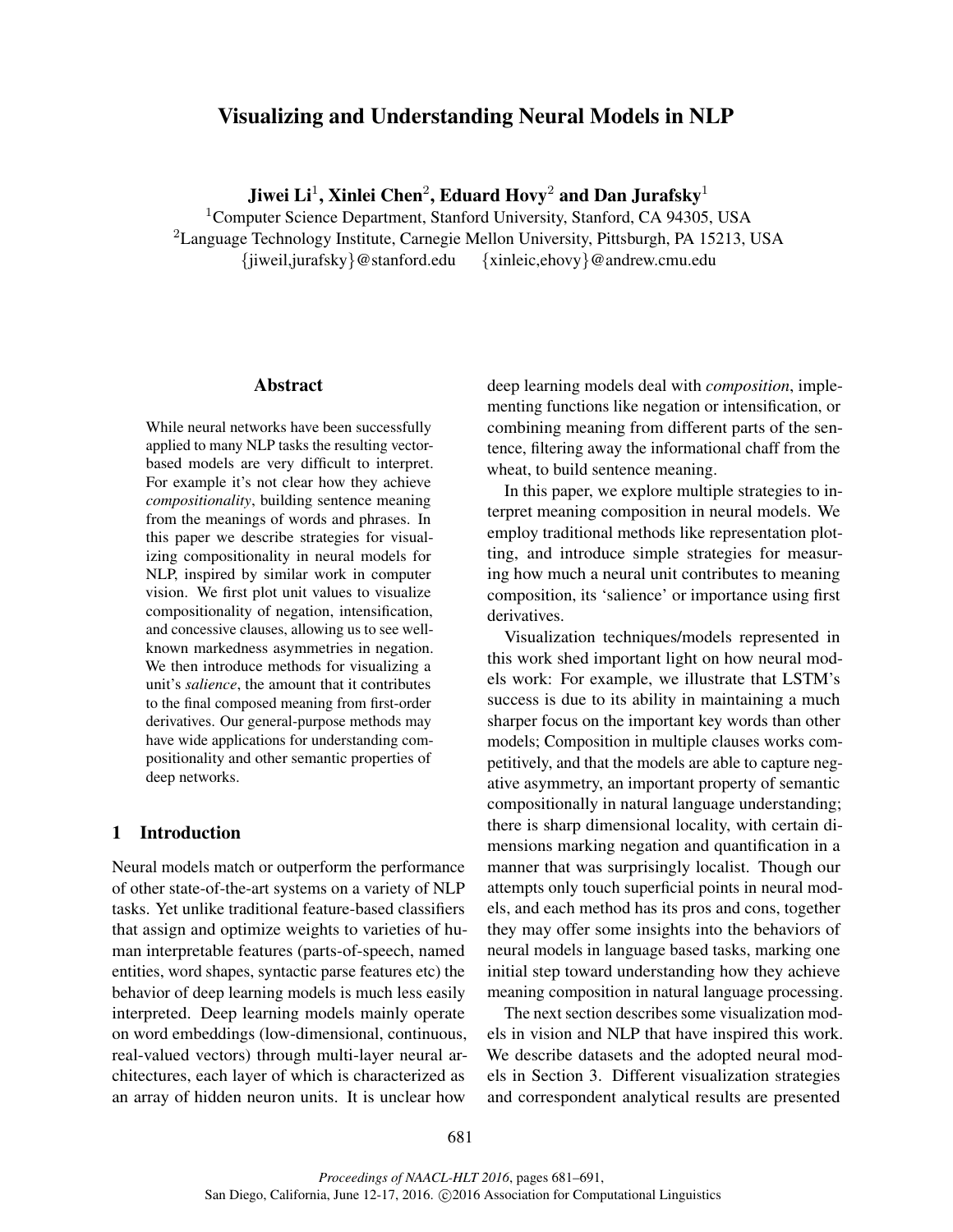separately in Section 4,5,6, followed by a brief conclusion.

## 2 A Brief Review of Neural Visualization

Similarity is commonly visualized graphically, generally by projecting the embedding space into two dimensions and observing that similar words tend to be clustered together (e.g., Elman (1989), Ji and Eisenstein (2014), Faruqui and Dyer (2014)). (Karpathy et al., 2015) attempts to interpret recurrent neural models from a statical point of view and does deeply touch compositionally of meanings. Other relevant attempts include (Fyshe et al., 2015; Faruqui et al., 2015).

Methods for interpreting and visualizing neural models have been much more significantly explored in vision, especially for Convolutional Neural Networks (CNNs or ConvNets) (Krizhevsky et al., 2012), multi-layer neural networks in which the original matrix of image pixels is convolved and pooled as it is passed on to hidden layers. ConvNet visualizing techniques consist mainly in mapping the different layers of the network (or other features like SIFT (Lowe, 2004) and HOG (Dalal and Triggs, 2005)) back to the initial image input, thus capturing the humaninterpretable information they represent in the input, and how units in these layers contribute to any final decisions (Simonyan et al., 2013; Mahendran and Vedaldi, 2014; Nguyen et al., 2014; Szegedy et al., 2013; Girshick et al., 2014; Zeiler and Fergus, 2014). Such methods include:

(1) Inversion: Inverting the representations by training an additional model to project outputs from different neural levels back to the initial input images (Mahendran and Vedaldi, 2014; Vondrick et al., 2013; Weinzaepfel et al., 2011). The intuition behind reconstruction is that the pixels that are reconstructable from the current representations are the content of the representation. The inverting algorithms allow the current representation to align with corresponding parts of the original images.

(2) Back-propagation (Erhan et al., 2009; Simonyan et al., 2013) and Deconvolutional Networks (Zeiler and Fergus, 2014): Errors are back propagated from output layers to each intermediate layer and finally to the original image inputs. Deconvolutional Networks work in a similar way by projecting outputs back to initial inputs layer by layer, each layer associated with one supervised model for projecting upper ones to lower ones These strategies make it possible to spot active regions or ones that contribute the most to the final classification decision.

(3) Generation: This group of work generates images in a specific class from a sketch guided by already trained neural models (Szegedy et al., 2013; Nguyen et al., 2014). Models begin with an image whose pixels are randomly initialized and mutated at each step. The specific layers that are activated at different stages of image construction can help in interpretation.

While the above strategies inspire the work we present in this paper, there are fundamental differences between vision and NLP. In NLP words function as basic units, and hence (word) vectors rather than single pixels are the basic units. Sequences of words (e.g., phrases and sentences) are also presented in a more structured way than arrangements of pixels. In parallel to our research, independent researches (Karpathy et al., 2015) have been conducted to explore similar direction from an error-analysis point of view, by analyzing predictions and errors from a recurrent neural models. Other distantly relevant works include: Murphy et al. (2012; Fyshe et al. (2015) used an manual task to quantify the interpretability of semantic dimensions by presetting human users with a list of words and ask them to choose the one that does not belong to the list. Faruqui et al. (2015). Similar strategy is adopted in (Faruqui et al., 2015) by extracting top-ranked words in each vector dimension.

### 3 Datasets and Neural Models

We explored two datasets on which neural models are trained, one of which is of relatively small scale and the other of large scale.

### 3.1 Stanford Sentiment Treebank

Stanford Sentiment Treebank is a benchmark dataset widely used for neural model evaluations. The dataset contains gold-standard sentiment labels for every parse tree constituent, from sentences to phrases to individual words, for 215,154 phrases in 11,855 sentences. The task is to perform both finegrained (very positive, positive, neutral, negative and very negative) and coarse-grained (positive vs negative) classification at both the phrase and sentence level. For more details about the dataset, please refer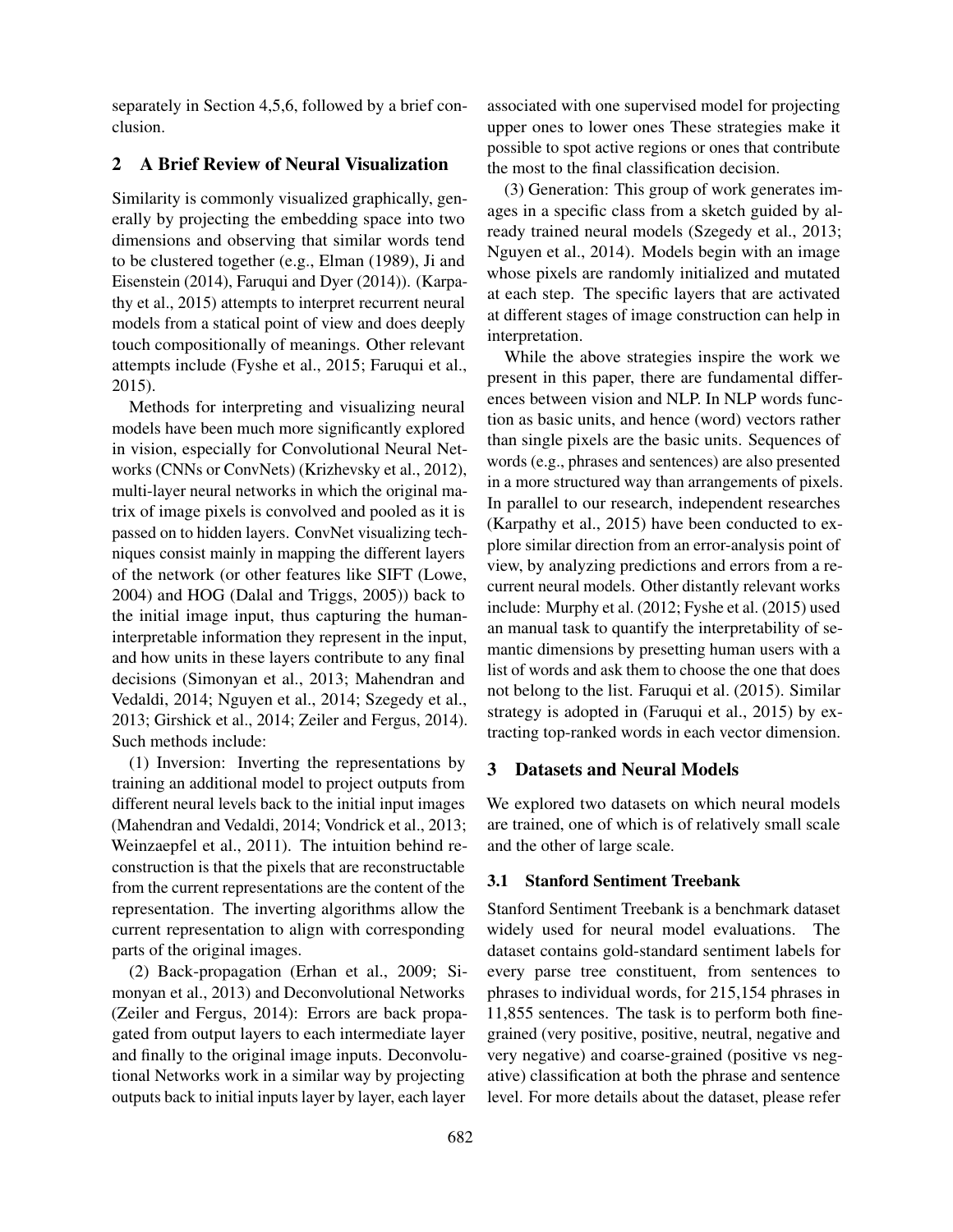to Socher et al. (2013).

While many studies on this dataset use recursive parse-tree models, in this work we employ only standard sequence models (RNNs and LSTMs) since these are the most widely used current neural models, and sequential visualization is more straightforward. We therefore first transform each parse tree node to a sequence of tokens. The sequence is first mapped to a phrase/sentence representation and fed into a softmax classifier. Phrase/sentence representations are built with the following three models: *Standard Recurrent Sequence* with TANH activation functions, *LSTMs* and *Bidirectional LSTMs*. For details about the three models, please refer to Appendix.

Training AdaGrad with mini-batch was used for training, with parameters  $(L2 \text{ penalty}, \text{learning rate},$ mini batch size) tuned on the development set. The number of iterations is treated as a variable to tune and parameters are harvested based on the best performance on the dev set. The number of dimensions for the word and hidden layer are set to 60 with 0.1 dropout rate. Parameters are tuned on the dev set. The standard recurrent model achieves 0.429 (fine grained) and 0.850 (coarse grained) accuracy at the sentence level; LSTM achieves 0.469 and 0.870, and Bidirectional LSTM 0.488 and 0.878, respectively.

### 3.2 Sequence-to-Sequence Models

SEQ2SEQ are neural models aiming at generating a sequence of output texts given inputs. Theoretically, SEQ2SEQ models can be adapted to NLP tasks that can be formalized as predicting outputs given inputs and serve for different purposes due to different inputs and outputs, e.g., machine translation where inputs correspond to source sentences and outputs to target sentences (Sutskever et al., 2014; Luong et al., 2014); conversational response generation if inputs correspond to messages and outputs correspond to responses (Vinyals and Le, 2015; Li et al., 2015). SEQ2SEQ need to be trained on massive amount of data for implicitly semantic and syntactic relations between pairs to be learned.

SEQ2SEQ models map an input sequence to a vector representation using LSTM models and then sequentially predicts tokens based on the pre-obtained representation. The model defines a distribution over outputs (Y) and sequentially predicts tokens given inputs (X) using a softmax function.

$$
P(Y|X) = \prod_{t=1}^{n_y} p(y_t|x_1, x_2, ..., x_t, y_1, y_2, ..., y_{t-1})
$$

$$
= \prod_{t=1}^{n_y} \frac{\exp(f(h_{t-1}, e_{y_t}))}{\sum_{y'} \exp(f(h_{t-1}, e_{y'}))}
$$

where  $f(h_{t-1}, e_{y_t})$  denotes the activation function between  $h_{t-1}$  and  $e_{yt}$ , where  $h_{t-1}$  is the representation output from the LSTM at time  $t - 1$ . For each time step in word prediction, SEQ2SEQ models combine the current token with previously built embeddings for next-step word prediction.

For easy visualization purposes, we turn to the most straightforward task—autoencoder— where inputs and outputs are identical. The goal of an autoencoder is to reconstruct inputs from the pre-obtained representation. We would like to see how individual input tokens affect the overall sentence representation and each of the tokens to predict in outputs. We trained the auto-encoder on a subset of WMT'14 corpus containing 4 million english sentences with an average length of 22.5 words. We followed training protocols described in (Sutskever et al., 2014).

#### 4 Representation Plotting

We begin with simple plots of representations to shed light on local compositions using Stanford Sentiment Treebank.

Local Composition Figure 1 shows a 60d heatmap vector for the representation of selected words/phrases/sentences, with an emphasis on extent modifications (adverbial and adjectival) and negation. Embeddings for phrases or sentences are attained by composing word representations from the pretrained model.

The intensification part of Figure 1 shows suggestive patterns where values for a few dimensions are strengthened by modifiers like "a lot" (the red bar in the first example) "so much" (the red bar in the second example), and "incredibly". Though the patterns for negations are not as clear, there is still a consistent reversal for some dimensions, visible as a shift between blue and red for dimensions boxed on the left.

We then visualize words and phrases using t-sne (Van der Maaten and Hinton, 2008) in Figure 2, de-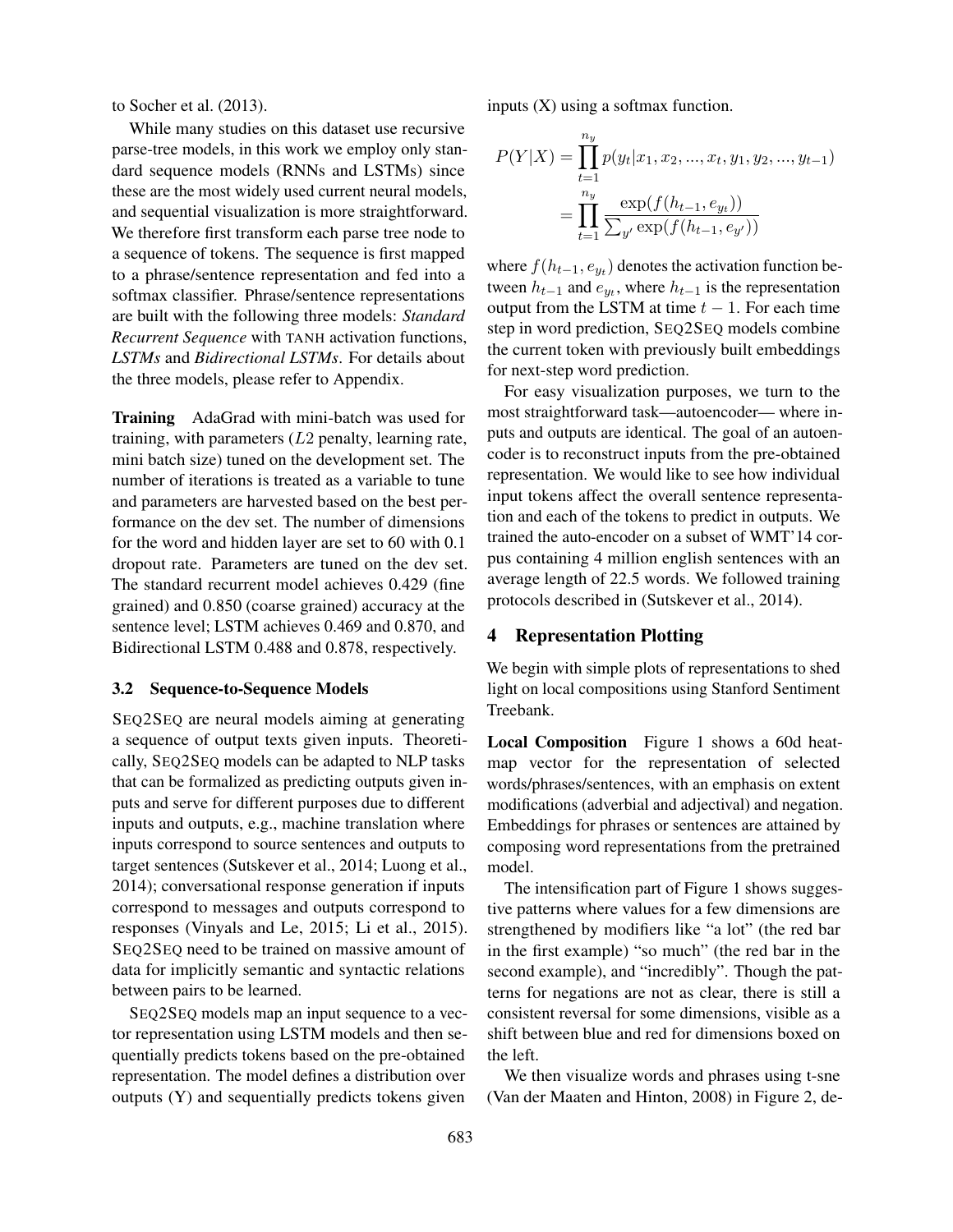

Figure 1: Visualizing intensification and negation. Each vertical bar shows the value of one dimension in the final sentence/phrase representation after compositions. Embeddings for phrases or sentences are attained by composing word representations from the pretrained model.

liberately adding in some random words for comparative purposes. As can be seen, neural models nicely learn the properties of local compositionally, clustering negation+positive words ('not nice', 'not good') together with negative words. Note also the asymmetry of negation: "not bad" is clustered more with the negative than the positive words (as shown both in Figure 1 and 2). This asymmetry has been widely discussed in linguistics, for example as arising from markedness, since 'good' is the unmarked direction of the scale (0; Horn, 1989; Fraenkel and Schul, 2008). This suggests that although the model does seem to focus on certain units for negation in Figure 1, the neural model is not just learning to apply a fixed transform for 'not' but is able to capture Concessive Sentences In concessive sentences, two clauses have opposite polarities, usually related by a contrary-to-expectation implicature. We plot evolving representations over time for two concessives in Figure 3. The plots suggest:

1. For tasks like sentiment analysis whose goal is to predict a specific semantic dimension (as opposed to general tasks like language model word prediction), too large a dimensionality leads to many dimensions non-functional (with values close to 0), causing two sentences of opposite sentiment to differ only in a few dimensions. This may explain why more dimensions don't necessarily lead to better performance on such tasks (For example, as reported in (Socher et al., 2013), optimal performance is achieved when word dimensionality is set to between 25 and 35).

2. Both sentences contain two clauses connected by the conjunction "though". Such two-clause sentences might either work *collaboratively*— models would remember the word "though" and make the second clause share the same sentiment orientation as first—or *competitively*, with the stronger one dominating. The region within dotted line in Figure  $3(a)$ favors the second assumption: the difference between the two sentences is diluted when the final words ("interesting" and "boring") appear.

Clause Composition In Figure 4 we explore this clause composition in more detail. Representations move closer to the negative sentiment region by adding negative clauses like "although it had bad acting" or "but it is too long" to the end of a simply positive "I like the movie". By contrast, adding a concessive clause to a negative clause does not move toward the positive; "I hate X but ..." is still very negative, not that different than "I hate X". This difference again suggests the model is able to capture negative asymmetry (0; Horn, 1989; Fraenkel and Schul, 2008).

### 5 First-Derivative Saliency

In this section, we describe another strategy which is is inspired by the back-propagation strategy in vision (Erhan et al., 2009; Simonyan et al., 2013). It measures how much each input unit contributes to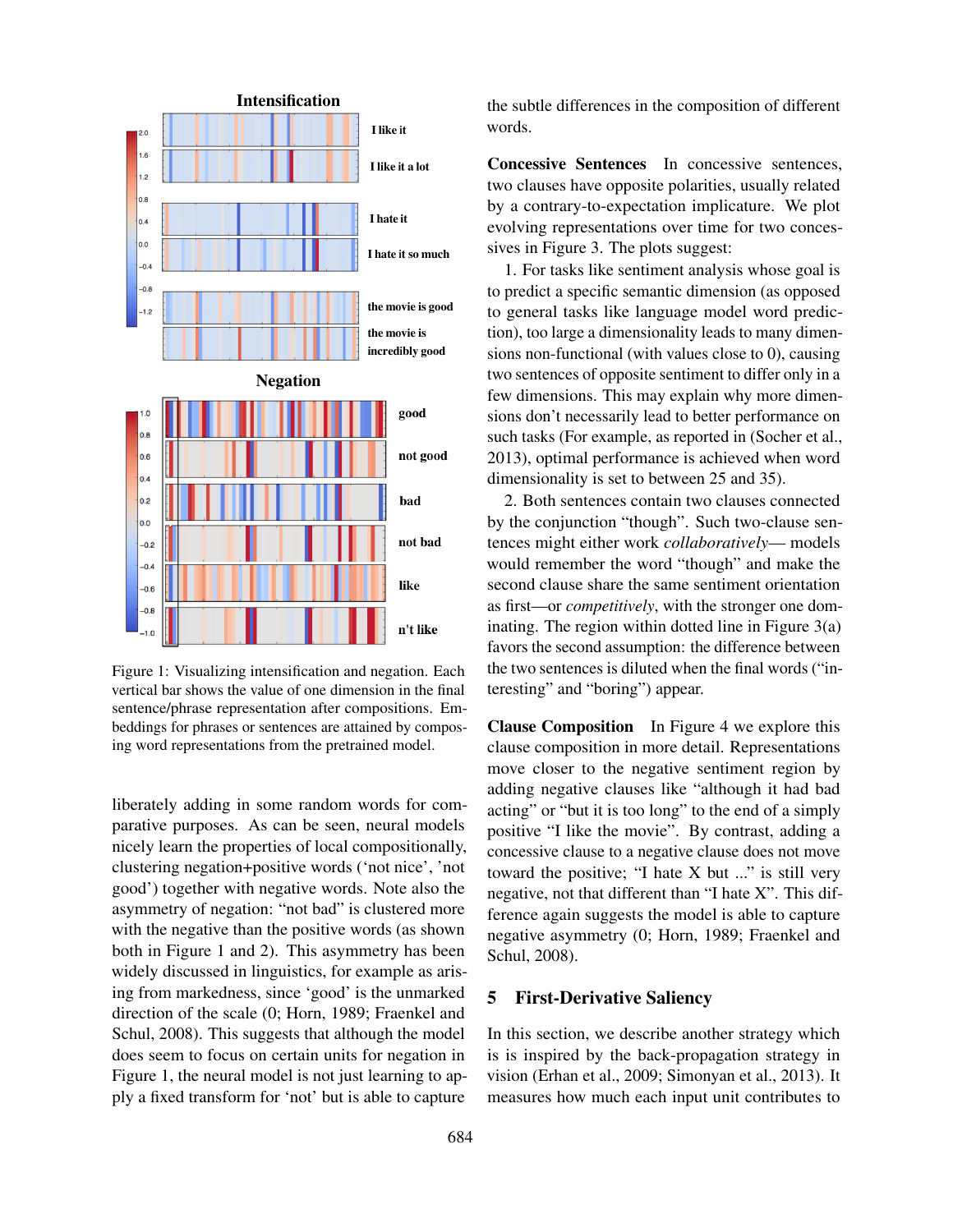

Figure 2: t-SNE Visualization on latent representations for modifications and negations.

the final decision, which can be approximated by first derivatives.

More formally, for a classification model, an input  $E$  is associated with a gold-standard class label  $c$ . (Depending on the NLP task, an input could be the embedding for a word or a sequence of words, while labels could be POS tags, sentiment labels, the next word index to predict etc.) Given embeddings  $E$  for input words with the associated gold class label  $c$ , the trained model associates the pair  $(E, c)$  with a score  $S_c(E)$ . The goal is to decide which units of E make the most significant contribution to  $S_c(e)$ , and thus the decision, the choice of class label  $c$ .

In the case of deep neural models, the class score  $S<sub>c</sub>(e)$  is a highly non-linear function. We approximate  $S_c(e)$  with a linear function of e by computing the first-order Taylor expansion

$$
S_c(e) \approx w(e)^T e + b \tag{1}
$$

where  $w(e)$  is the derivative of  $S_c$  with respect to the embedding e.

$$
w(e) = \frac{\partial(S_c)}{\partial e} \mid_e \tag{2}
$$

The magnitude (absolute value) of the derivative indicates the sensitiveness of the final decision to the change in one particular dimension, telling us how much one specific dimension of the word embedding contributes to the final decision. The saliency score is given by

$$
S(e) = |w(e)| \tag{3}
$$

### 5.1 Results on Stanford Sentiment Treebank

We first illustrate results on Stanford Treebank. We plot in Figures 5, 6 and 7 the saliency scores (the absolute value of the derivative of the loss function with respect to each dimension of all word inputs) for three sentences, applying the trained model to each sentence. Each row corresponds to saliency score for the correspondent word representation with each grid representing each dimension. The examples are based on the clear sentiment indicator "hate" that lends them all negative sentiment.

"I hate the movie" All three models assign high saliency to "hate" and dampen the influence of other tokens. LSTM offers a clearer focus on "hate" than the standard recurrent model, but the bi-directional LSTM shows the clearest focus, attaching almost zero emphasis on words other than "hate". This is presumably due to the gates structures in LSTMs and Bi-LSTMs that controls information flow, making these architectures better at filtering out less relevant information.

"I hate the movie that I saw last night" All three models assign the correct sentiment. The simple recurrent models again do poorly at filtering out irrelevant information, assigning too much salience to words unrelated to sentiment. However none of the models suffer from the gradient vanishing problems despite this sentence being longer; the salience of "hate" still stands out after 7-8 following convolutional operations.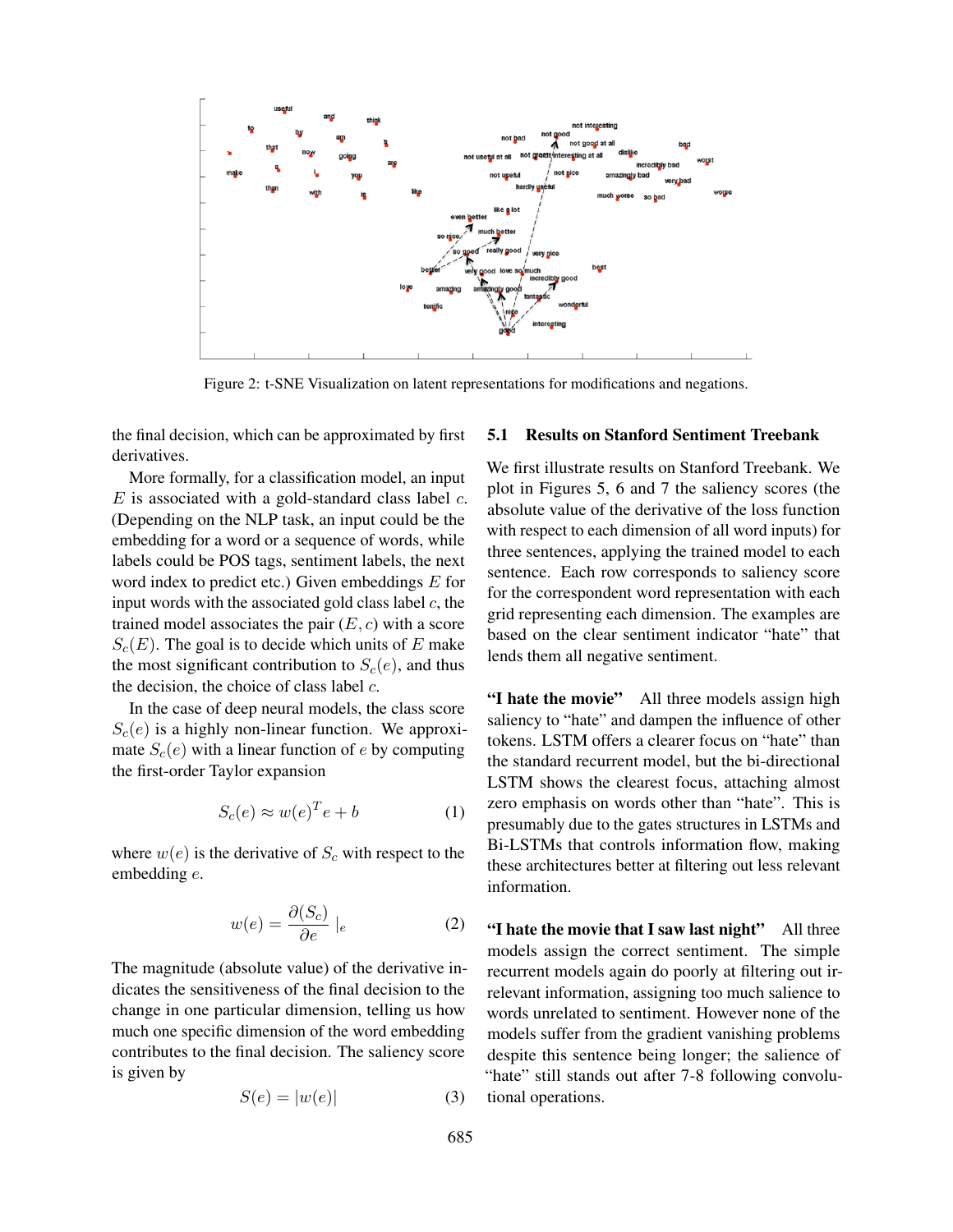

Figure 3: Representations over time from LSTMs. Each column corresponds to outputs from LSTM at each timestep (representations obtained after combining current word embedding with previous build embeddings). Each grid from the column corresponds to each dimension of current time-step representation. The last rows correspond to absolute differences for each time step between two sequences.

"I hate the movie though the plot is interesting" The simple recurrent model emphasizes only the second clause "the plot is interesting", assigning no credit to the first clause "I hate the movie". This might seem to be caused by a vanishing gradient, yet the model correctly classifies the sentence as very negative, suggesting that it is successfully incorporating information from the first negative clause. We separately tested the individual clause "though the plot is interesting". The standard recurrent model confidently labels it as positive. Thus despite the lower saliency scores for words in the first clause, the simple recurrent system manages to rely on that clause and downplay the information from the latter positive clause—despite the higher saliency scores of the later words. This illustrates a limitation of saliency visualization. first-order derivatives don't capture all the information we would like to visualize, perhaps because they are only a rough approximate to individual contributions and might not suffice to deal with highly non-linear cases. By contrast, the LSTM emphasizes the first clause, sharply dampening the influence from the second clause, while the Bi-LSTM focuses on both "hate the movie" and "plot is interesting".

### 5.2 Results on Sequence-to-Sequence Autoencoder

Figure 9 represents saliency heatmap for autoencoder in terms of predicting correspondent token at each time step. We compute first-derivatives for each preceding word through back-propagation as decoding goes on. Each grid corresponds to magnitude of average saliency value for each 1000-dimensional word vector. The heatmaps give clear overview about the behavior of neural models during decoding. Observations can be summarized as follows:

1. For each time step of word prediction, SEQ2SEQ models manage to link word to predict back to correspondent region at the inputs (automatically learn alignments), e.g., input region centering around token "hate" exerts more impact when token "hate" is to be predicted, similar cases with tokens "movie", "plot" and "boring".

2. Neural decoding combines the previously built representation with the word predicted at the current step. As decoding proceeds, the influence of the initial input on decoding (i.e., tokens in source sentences) gradually diminishes as more previouslypredicted words are encoded in the vector representations. Meanwhile, the influence of language model gradually dominates: when word "boring" is to be predicted, models attach more weight to earlier predicted tokens "plot" and "is" but less to correspondent regions in the inputs, i.e., the word "boring" in inputs.

#### 6 Average and Variance

For settings where word embeddings are treated as parameters to optimize from scratch (as opposed to using pre-trained embeddings), we propose a second,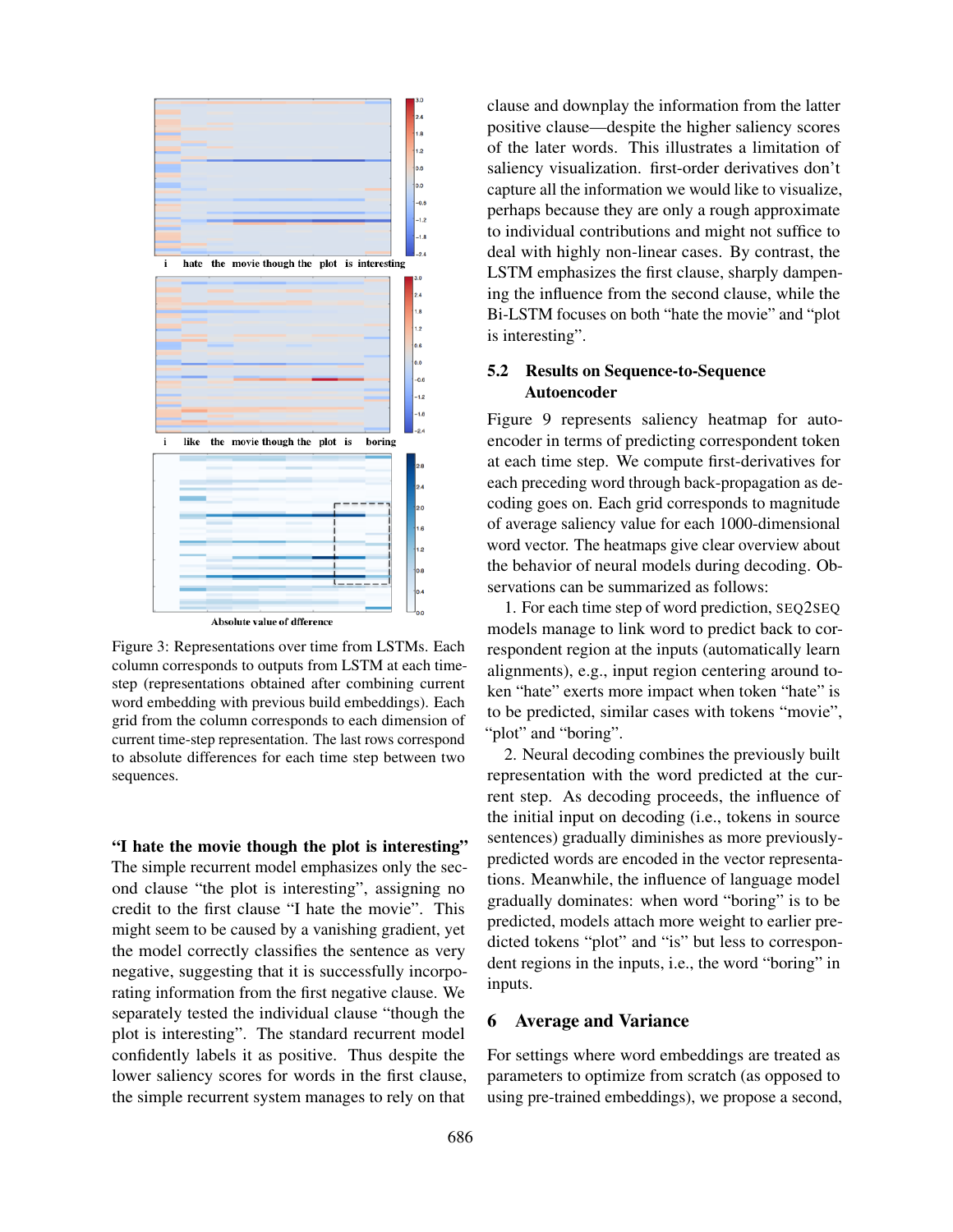

Figure 4: t-SNE Visualization for clause composition.



Figure 5: Saliency heatmap for for "I hate the movie ." Each row corresponds to saliency scores for the correspondent word representation with each grid representing each dimension.



Figure 6: Saliency heatmap for "I hate the movie I saw last night ." .

surprisingly easy and direct way to visualize important indicators. We first compute the average of the word embeddings for all the words within the sentences. The measure of salience or influence for a word is its deviation from this average. The idea is that during training, models would learn to render indicators different from non-indicator words, enabling them to stand out even after many layers of computation.

Figure 8 shows a map of variance; each grid corresponds to the value of  $||e_{i,j} - \frac{1}{N}\|$  $\frac{1}{N_S} \sum_{i' \in N_S} e_{i'j} ||^2$ where  $e_{i,j}$  denotes the value for j th dimension of word  $i$  and N denotes the number of token within the sentences.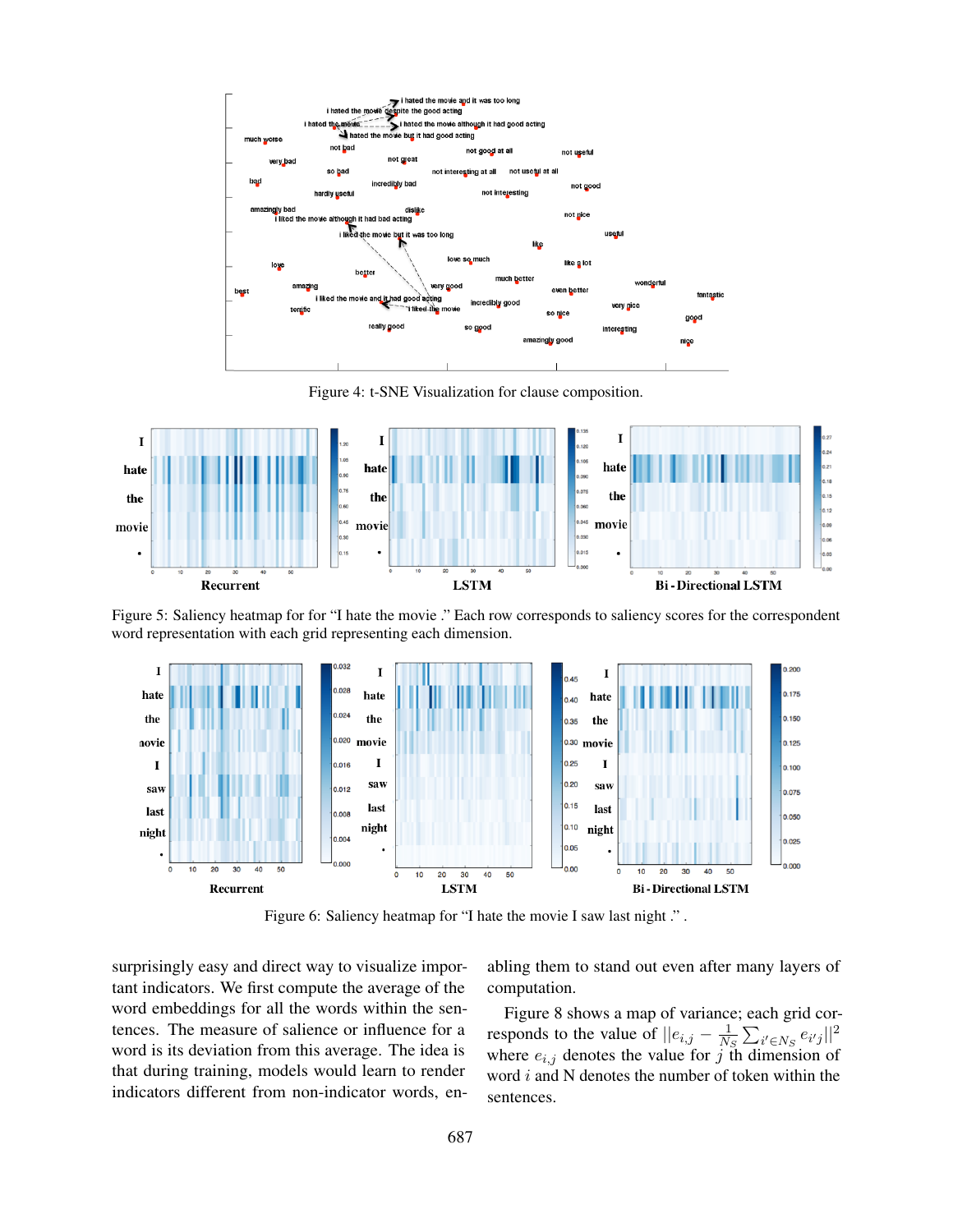

Figure 7: Saliency heatmap for "I hate the movie though the plot is interesting ." .



Figure 8: Variance visualization.

As the figure shows, the variance-based salience measure also does a good job of emphasizing the relevant sentiment words. The model does have shortcomings: (1) it can only be used in to scenarios where word embeddings are parameters to learn (2) it's clear how well the model is able to visualize local compositionality.

### 7 Conclusion

In this paper, we offer several methods to help visualize and interpret neural models, to understand how neural models are able to compose meanings, demonstrating asymmetries of negation and explain some aspects of the strong performance of LSTMs at these tasks.

Though our attempts only touch superficial points in neural models, and each method has its pros and cons, together they may offer some insights into the behaviors of neural models in language based tasks, marking one initial step toward understanding how they achieve meaning composition in natural language processing. Our future work includes using results of the visualization be used to perform error analysis, and understanding strengths limitations of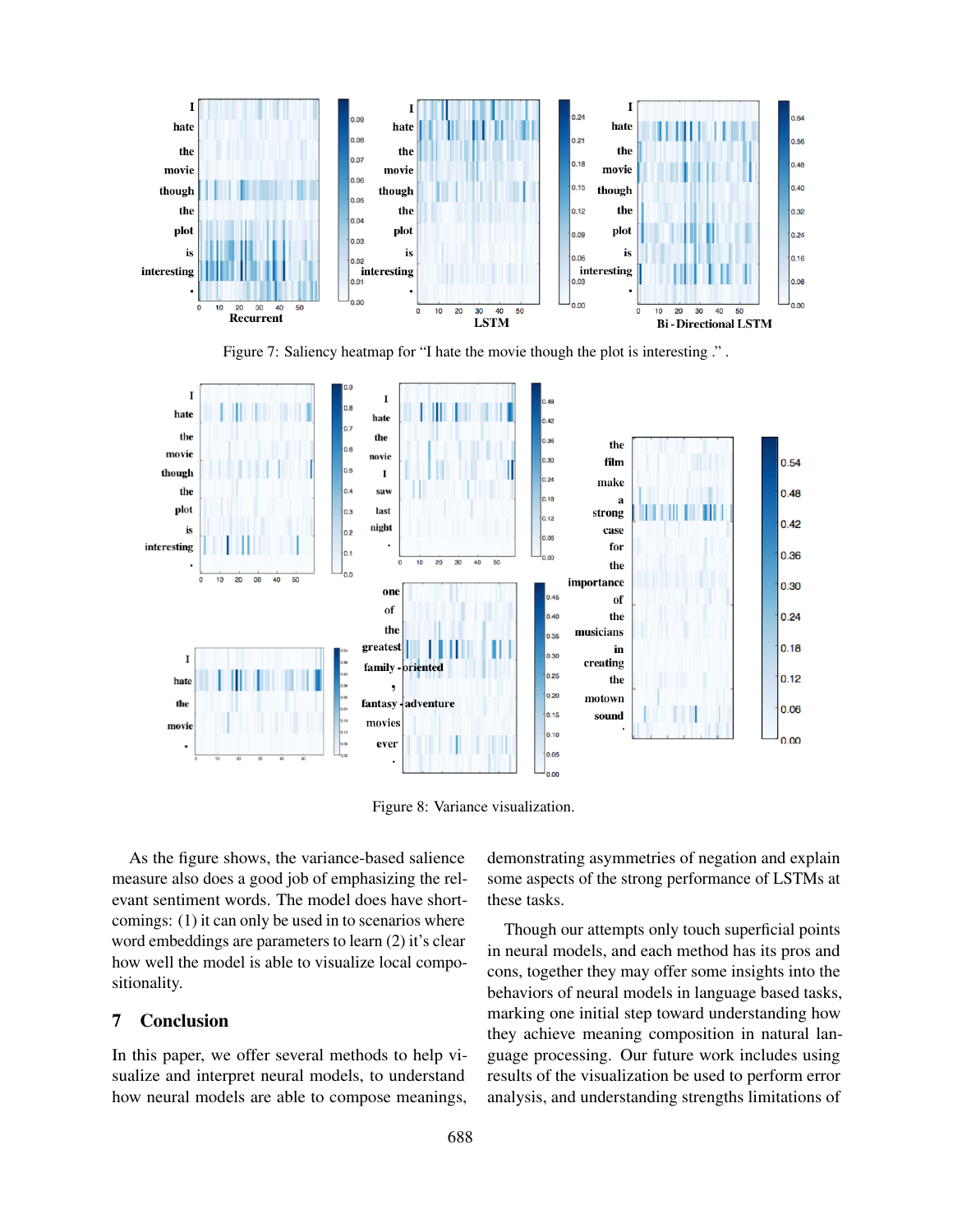

Figure 9: Saliency heatmap for SEQ2SEQ auto-encoder in terms of predicting correspondent token at each time step.

different neural models.

## 8 Acknowledgement

The authors want to thank Sam Bowman, Percy Liang, Will Monroe, Sida Wang, Chris Manning and other members of the Stanford NLP group, as well as anonymous reviewers for their helpful advice on various aspects of this work. This work partially supported by NSF Award IIS-1514268. Jiwei Li is supported by Facebook fellowship, which we gratefully acknowledge. Any opinions, findings, and conclusions or recommendations expressed in this material are those of the authors and do not necessarily reflect the views of NSF or Facebook.

### References

- Herbert H. Clark and Eve V. Clark. 1977. *Psychology and language: An introduction to psycholinguistics*. Harcourt Brace Jovanovich.
- Navneet Dalal and Bill Triggs. 2005. Histograms of oriented gradients for human detection. In *Computer Vision and Pattern Recognition, 2005. CVPR 2005. IEEE Computer Society Conference on*, volume 1, pages 886– 893. IEEE.
- Jeffrey L. Elman. 1989. Representation and structure in connectionist models. Technical Report 8903, Center for Research in Language, University of California, San Diego.
- Dumitru Erhan, Yoshua Bengio, Aaron Courville, and Pascal Vincent. 2009. Visualizing higher-layer features of a deep network. *Dept. IRO, Université de Montréal, Tech. Rep*.
- Manaal Faruqui and Chris Dyer. 2014. Improving vector space word representations using multilingual correlation. In *Proceedings of EACL*, volume 2014.
- Manaal Faruqui, Yulia Tsvetkov, Dani Yogatama, Chris Dyer, and Noah Smith. 2015. Sparse overcomplete word vector representations. *arXiv preprint arXiv:1506.02004*.
- Tamar Fraenkel and Yaacov Schul. 2008. The meaning of negated adjectives. *Intercultural Pragmatics*, 5(4):517– 540.
- Alona Fyshe, Leila Wehbe, Partha P Talukdar, Brian Murphy, and Tom M Mitchell. 2015. A compositional and interpretable semantic space. *Proceedings of the NAACL-HLT, Denver, USA*.
- Ross Girshick, Jeff Donahue, Trevor Darrell, and Jitendra Malik. 2014. Rich feature hierarchies for accurate object detection and semantic segmentation. In *Computer Vision and Pattern Recognition (CVPR), 2014 IEEE Conference on*, pages 580–587. IEEE.
- Sepp Hochreiter and Jürgen Schmidhuber. 1997. Long short-term memory. *Neural computation*, 9(8):1735– 1780.
- Laurence R. Horn. 1989. *A natural history of negation*, volume 960. University of Chicago Press Chicago.
- Yangfeng Ji and Jacob Eisenstein. 2014. Representation learning for text-level discourse parsing. In *Proceedings of the 52nd Annual Meeting of the Association for Computational Linguistics*, volume 1, pages 13–24.
- Andrej Karpathy, Justin Johnson, and Fei-Fei Li. 2015. Visualizing and understanding recurrent networks. *arXiv preprint arXiv:1506.02078*.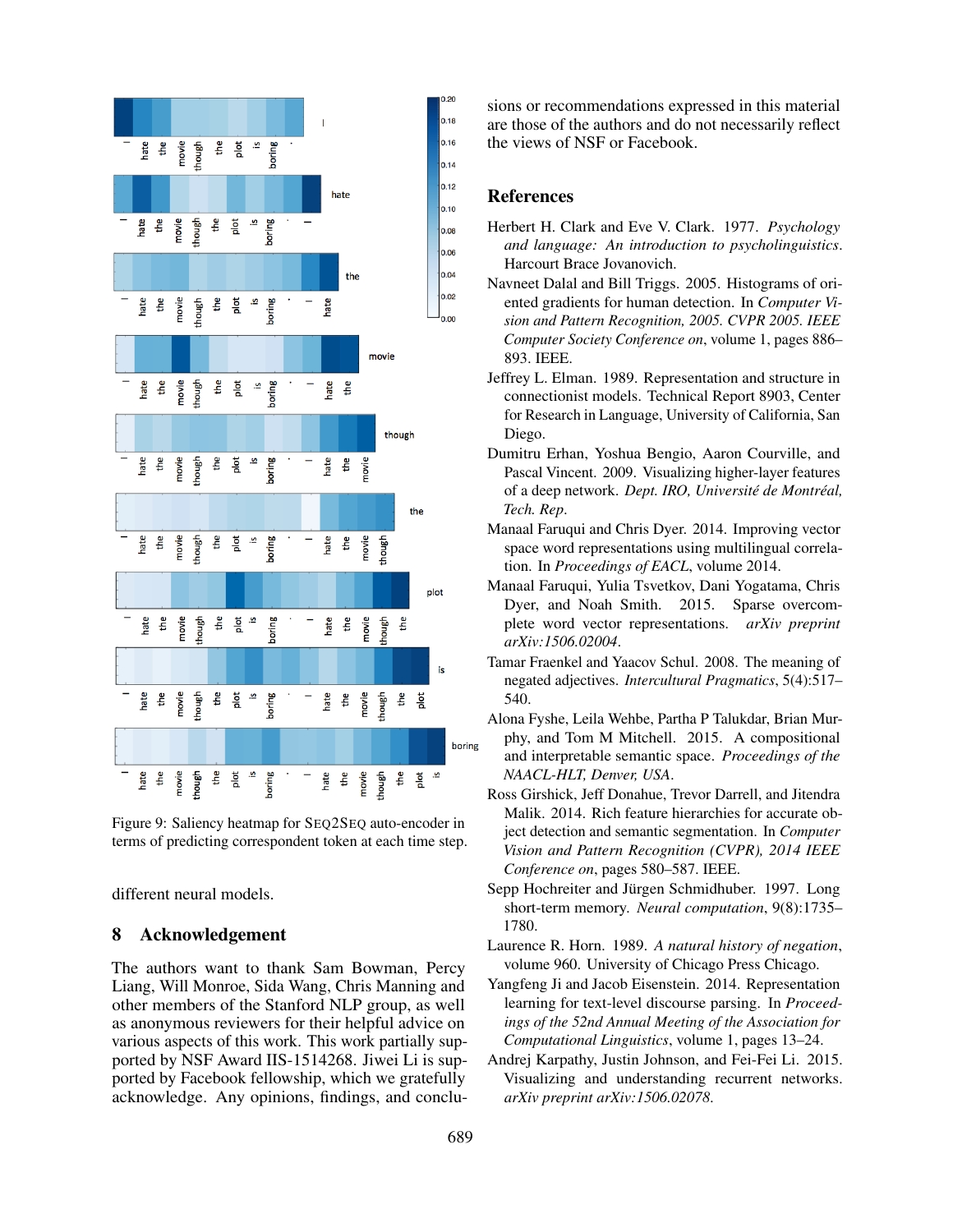- Alex Krizhevsky, Ilya Sutskever, and Geoffrey E Hinton. 2012. Imagenet classification with deep convolutional neural networks. In *Advances in neural information processing systems*, pages 1097–1105.
- Jiwei Li, Michel Galley, Chris Brockett, Jianfeng Gao, and Bill Dolan. 2015. A diversity-promoting objective function for neural conversation models. *arXiv preprint arXiv:1510.03055*.
- David G Lowe. 2004. Distinctive image features from scale-invariant keypoints. *International journal of computer vision*, 60(2):91–110.
- Thang Luong, Ilya Sutskever, Quoc V Le, Oriol Vinyals, and Wojciech Zaremba. 2014. Addressing the rare word problem in neural machine translation. *arXiv preprint arXiv:1410.8206*.
- Aravindh Mahendran and Andrea Vedaldi. 2014. Understanding deep image representations by inverting them. *arXiv preprint arXiv:1412.0035*.
- Brian Murphy, Partha Pratim Talukdar, and Tom M Mitchell. 2012. Learning effective and interpretable semantic models using non-negative sparse embedding. In *COLING*, pages 1933–1950.
- Anh Nguyen, Jason Yosinski, and Jeff Clune. 2014. Deep neural networks are easily fooled: High confidence predictions for unrecognizable images. *arXiv preprint arXiv:1412.1897*.
- Mike Schuster and Kuldip K Paliwal. 1997. Bidirectional recurrent neural networks. *Signal Processing, IEEE Transactions on*, 45(11):2673–2681.
- Karen Simonyan, Andrea Vedaldi, and Andrew Zisserman. 2013. Deep inside convolutional networks: Visualising image classification models and saliency maps. *arXiv preprint arXiv:1312.6034*.
- Richard Socher, Alex Perelygin, Jean Y Wu, Jason Chuang, Christopher D Manning, Andrew Y Ng, and Christopher Potts. 2013. Recursive deep models for semantic compositionality over a sentiment treebank. In *Proceedings of the conference on empirical methods in natural language processing (EMNLP)*, volume 1631, page 1642. Citeseer.
- Ilya Sutskever, Oriol Vinyals, and Quoc VV Le. 2014. Sequence to sequence learning with neural networks. In *Advances in Neural Information Processing Systems*, pages 3104–3112.
- Christian Szegedy, Wojciech Zaremba, Ilya Sutskever, Joan Bruna, Dumitru Erhan, Ian Goodfellow, and Rob Fergus. 2013. Intriguing properties of neural networks. *arXiv preprint arXiv:1312.6199*.
- Laurens Van der Maaten and Geoffrey Hinton. 2008. Visualizing data using t-sne. *Journal of Machine Learning Research*, 9(2579-2605):85.
- Oriol Vinyals and Quoc Le. 2015. A neural conversational model. *arXiv preprint arXiv:1506.05869*.
- Carl Vondrick, Aditya Khosla, Tomasz Malisiewicz, and Antonio Torralba. 2013. Hoggles: Visualizing object detection features. In *Computer Vision (ICCV), 2013 IEEE International Conference on*, pages 1–8. IEEE.
- Philippe Weinzaepfel, Hervé Jégou, and Patrick Pérez. 2011. Reconstructing an image from its local descriptors. In *Computer Vision and Pattern Recognition (CVPR), 2011 IEEE Conference on*, pages 337–344. IEEE.
- Matthew D Zeiler and Rob Fergus. 2014. Visualizing and understanding convolutional networks. In *Computer Vision–ECCV 2014*, pages 818–833. Springer.

### Appendix

Recurrent Models A recurrent network successively takes word  $w_t$  at step  $t$ , combines its vector representation  $e_t$  with previously built hidden vector  $h_{t-1}$  from time  $t-1$ , calculates the resulting current embedding  $h_t$ , and passes it to the next step. The embedding  $h_t$  for the current time  $t$  is thus:

$$
h_t = f(W \cdot h_{t-1} + V \cdot e_t)
$$
 (4)

where  $W$  and  $V$  denote compositional matrices. If  $N_s$  denote the length of the sequence,  $h_{N_s}$  represents the whole sequence S.  $h_{N_s}$  is used as input a softmax function for classification tasks.

Multi-layer Recurrent Models Multi-layer recurrent models extend one-layer recurrent structure by operation on a deep neural architecture that enables more expressivity and flexibly. The model associates each time step for each layer with a hidden representation  $h_{l,t}$ , where  $l \in [1, L]$  denotes the index of layer and t denote the index of time step.  $h_{l,t}$  is given by:

$$
h_{t,l} = f(W \cdot h_{t-1,l} + V \cdot h_{t,l-1})
$$
 (5)

where  $h_{t,0} = e_t$ , which is the original word embedding input at current time step.

Long-short Term Memory LSTM model, first proposed in (Hochreiter and Schmidhuber, 1997), maps an input sequence to a fixed-sized vector by sequentially convoluting the current representation with the output representation of the previous step. LSTM associates each time epoch with an input, control and memory gate, and tries to minimize the impact of unrelated information.  $i_t$ ,  $f_t$  and  $o_t$  denote to gate